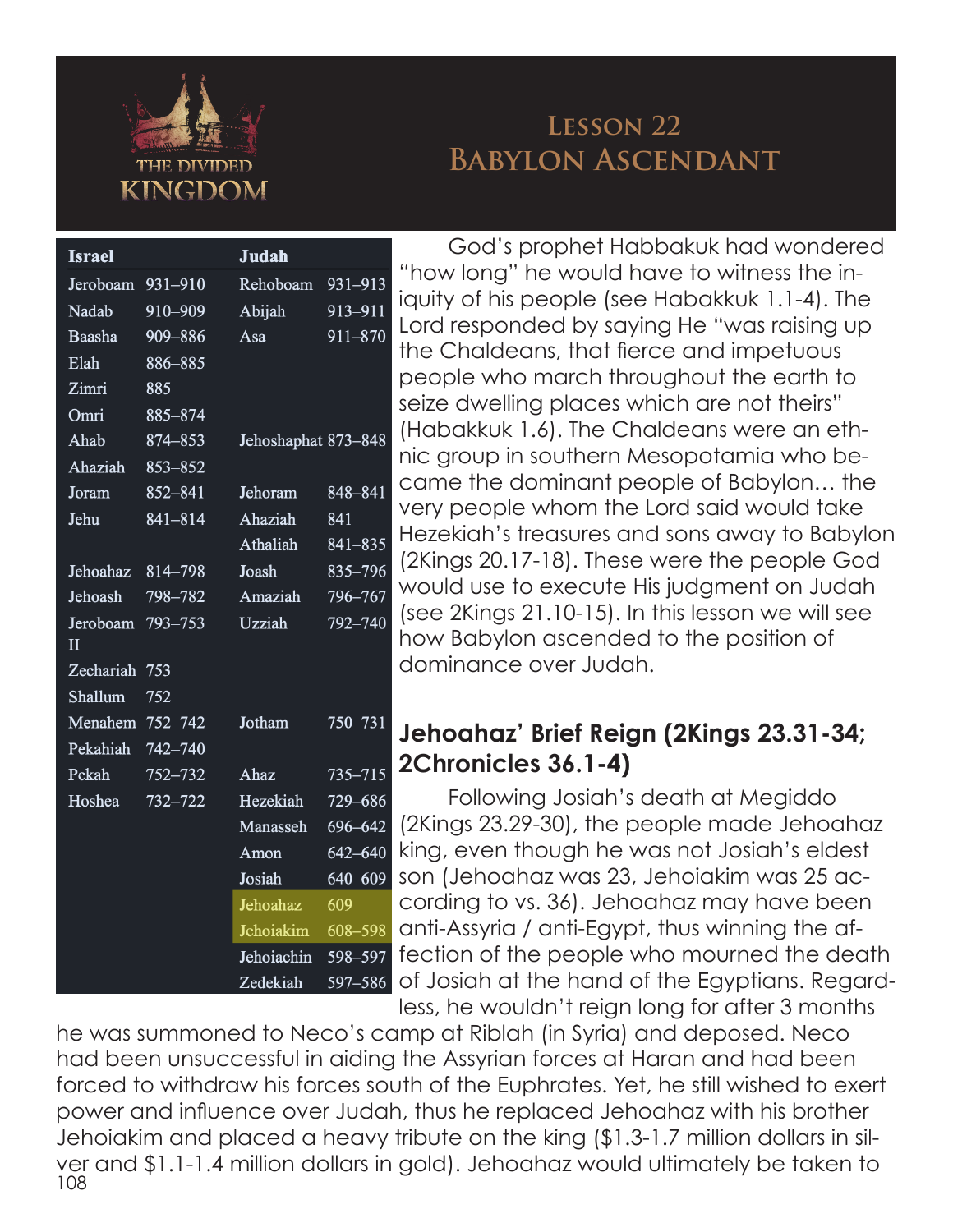## **Jehoiakim Becomes A Vassal Of Babylon, Then Rebels (2Kings 23.34- 24.5; 2Chronicles 36.5-8)**

Jehoiakim would be under the dominion of the Egyptian Pharaoh for 3 years, during which time he was required to pay the yearly tribute of 100 talents of silver and 1 talent of gold. By this time Judah would have been a poor country as they had been under the dominion of the Assyrians and now the Egyptians. All Jehoiakim could do was tax the people further so that he could pay the required tribute (2Kings 23.35). This set the stage for one of the Lord's most scathing rebukes of the king, for in the midst of financial ruin he had undertaken the construction of his own ornate house (see Jeremiah 22.13-19)! No wonder the Lord said the people would not lament for him and that Jehoiakim would be "buried with a donkey's burial". Jeremiah's prophecies also help us better understand the indictment against Jehoiakim that he, "did evil in the sight of the Lord" (2Kings 23.37). Jeremiah records how this wicked king pursued and killed a prophet of the Lord (Jeremiah 26.20-23) and casually burned the words of the Lord (Jeremiah 36.20-26).



2Kings 24 begins with these ominous words: "In his days Nebuchadnezzar of Babylon came up..." Nebuchadnezzar was the son of Nabopolassar who had proclaimed himself king of Babylon in 626, and then proceeded to capture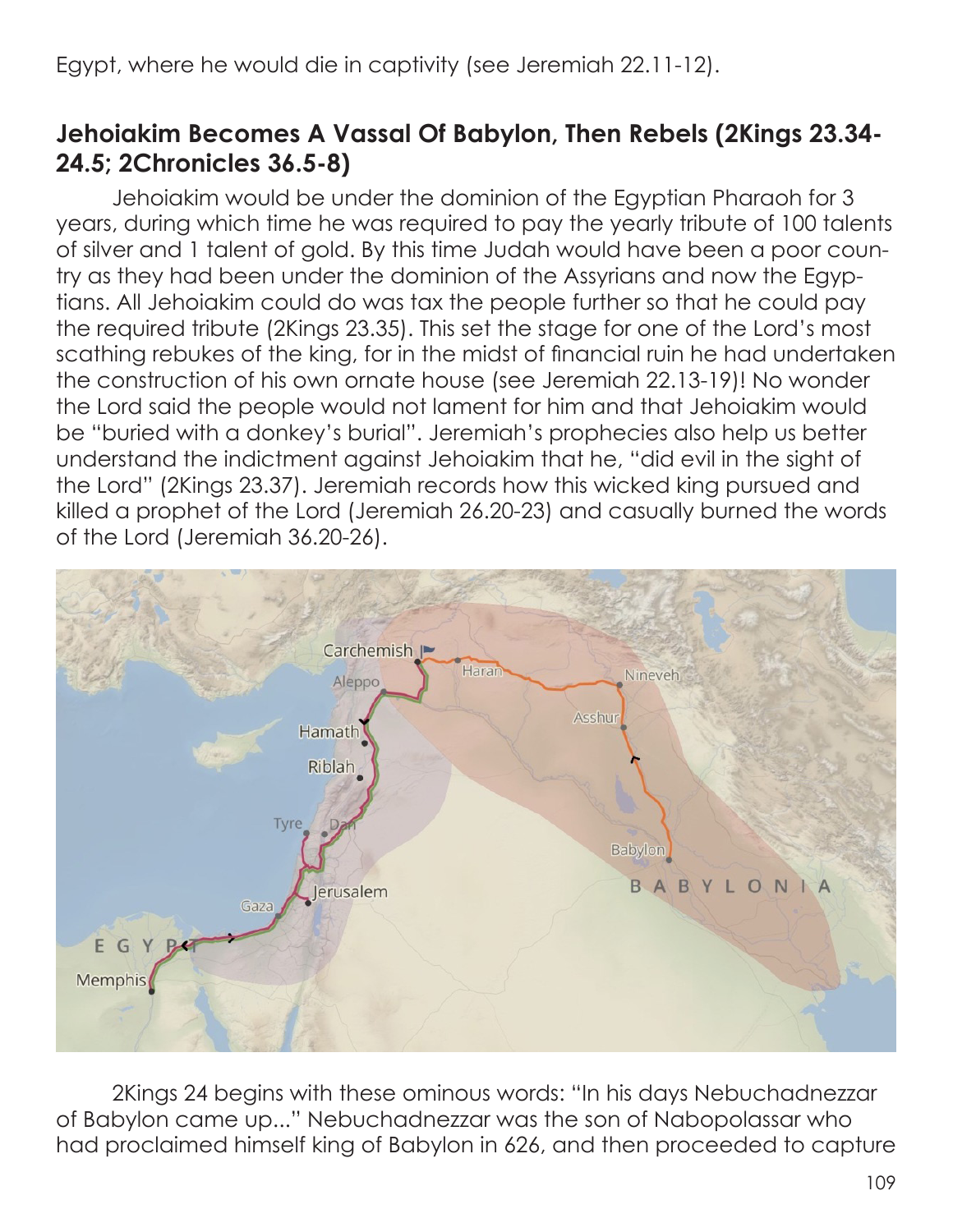the Assyrian strongholds of Ashur, Nineveh and Haran. In 605 BC the Babylonian army, under the command of Nebuchadnezzar, struck a decisive victory against the forces of Assyria and Egypt at Carchemish. Nebuchadnezzar pursued the Egyptian army deep into Syria and Palestine before receiving word of his father's death in Babylon. It's unsure if Nebuchadnezzar personally visited Jerusalem before rushing back to Babylon to claim the throne, or if he only sent some of his forces. Regardless, Jehoiakim was now a vassal of the Babylonian king! The Chronicler states that Nebuchadnezzar had the Judean king bound with bronze chains, intending to take him captive to Babylon (2Chronicles 36.6). However, the Babylonian king relented and Jehoiakim was allowed to remain on the throne, no doubt having pledged loyalty to his new overlord. However, the Lord revealed that this was only the beginning of how the Babylonians would afflict Judah and Jerusalem (see Jeremiah 25).

After securing the throne for himself, Nebuchadnezzar once again turned his attention toward Egypt. However, an attempted invasion in 601 BC ended in a bloody stalemate. Jehoiakim likely saw this a sign of Babylonian weakness, thus he rebelled (2Kings 24.1). It would be a few years before Nebuchadnezzar could bring all of his forces against the rebel king in Jerusalem, but in the meantime he sent bands of fighters to harass and destroy what they could (2Kings 24.2). As the text relates, all of this was to fulfill what the prophets said and to bring about the removal of the people from the land.

## **Daniel Taken Captive**

The book of Daniel opens by recording how, "In the third year of the reign of Jehoiakim king of Judah, Nebuchadnezzar king of Babylon came to Jerusalem and besieged it." (Daniel 1:1, NASB95) This was the coming of Nebuchadnezzar we noted in 2Kings 24.1, and the beginning of the fulfillment of what the Lord had said would happen to Hezekiah's treasures and descendants (see 2Kings 20.17-18). The text of Daniel emphasizes that this occurred not because of the Babylonian king's might, but because "the Lord gave Jehoiakim king of Judah into his hand..." (Daniel 1.2). Daniel, a youth from a noble family (Daniel 1.3-4), was taken to Babylon in 605 BC and would remain there throughout the 70 years of captivity. Time will not allow us to consider the book of Daniel in any detail, but we should note a couple of important lessons the book provides.

1. The Lord rules in the kingdoms of men. Daniel 2 relates how the Lord knew other kingdoms would arise after that of Babylon, but that the Lord would ultimately destroy them all and establish His own everlasting Kingdom. Daniel 4 records how Nebuchadnezzar was humbled until he recognized that "the Most High is ruler over the realm of mankind and bestows it on whomever He wishes." The faithful remnant needed this reassurance that their Lord had not been defeated, but was in fact bringing His will to pass as He